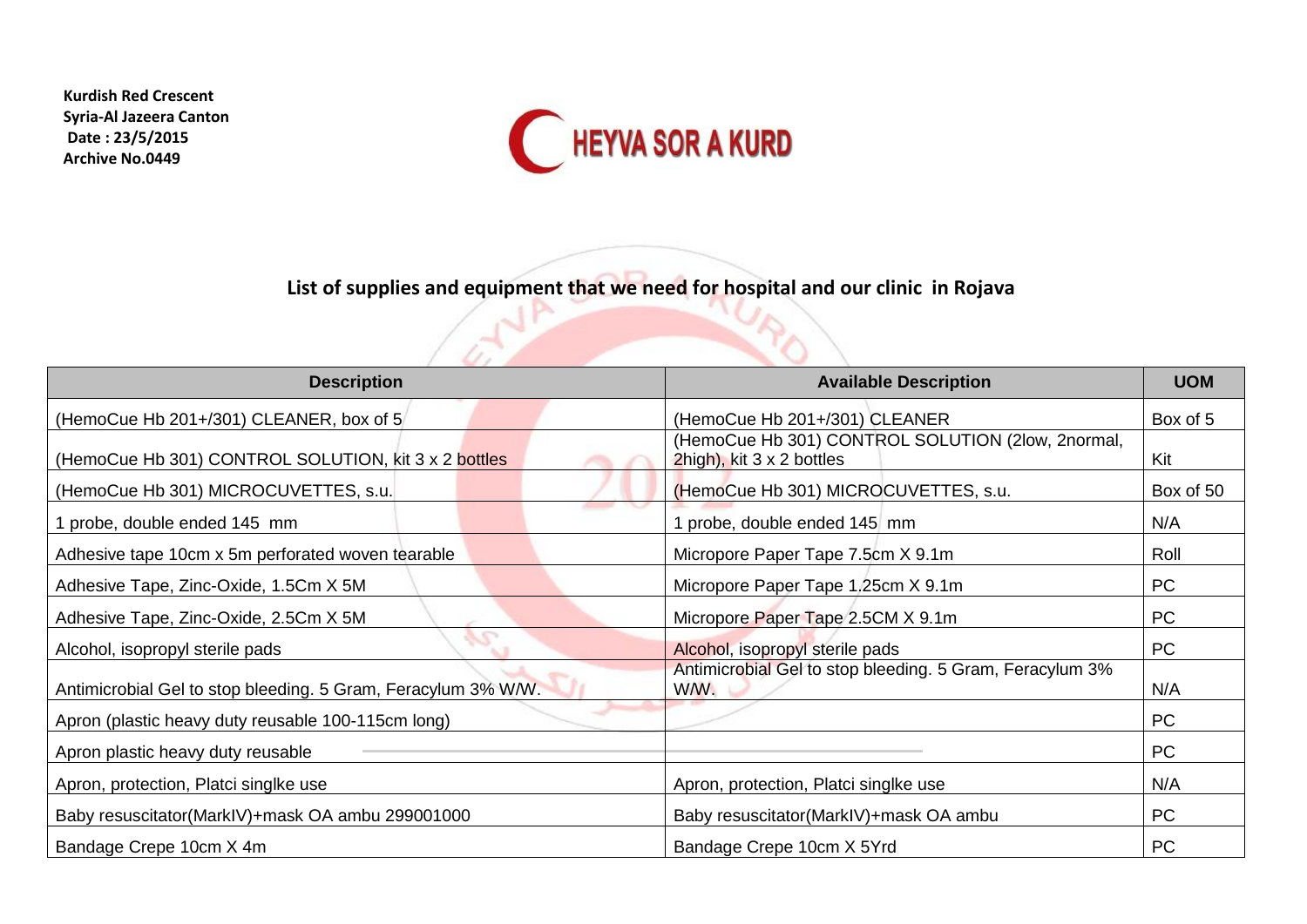| Bandage Crepe 15cm X 4m                                                                                                                          | <b>PC</b><br>Bandage Crepe 15cm X 5Yrd                   |            |
|--------------------------------------------------------------------------------------------------------------------------------------------------|----------------------------------------------------------|------------|
| Bandage gauze 8cm x 4cm, roll                                                                                                                    | Bandage gauze 7.5cmX 4m                                  | N/A        |
| Basin round or square Approx. 121.rigid plastic, general purpose or domestic<br>type                                                             |                                                          | <b>PC</b>  |
| <b>Bivalve Speculum</b>                                                                                                                          |                                                          | <b>PC</b>  |
|                                                                                                                                                  |                                                          |            |
| Blade for surgical knives type 20                                                                                                                | Blade for surgical knives Size 20                        | Box of 100 |
| Blade, for surgical knives, size 22                                                                                                              | Blade, for surgical knives, size 22                      | Box of 100 |
| Blanket Survival dispo. 210cm X 160 cm 0707001                                                                                                   | Emergency Blanket 2.1m X 1.3m                            | <b>PC</b>  |
| <b>Blood Glucose Meter and Strips</b>                                                                                                            | <b>Blood Glucose Meter and Strips</b>                    | <b>PC</b>  |
| Bowl stainless stell 180 ml.                                                                                                                     | Bowl stainless stell 180 ml.                             | N/A        |
| Butterfly Tape, 4.5cmx9cm                                                                                                                        | Tegaderm 6cmmX7CM                                        | N/A        |
| Catheter Foley, Ch 10, Ball. 5-15MI, Sterile, Disposable                                                                                         | Catheter Foley, Ch 10, Ball. 5-15MI, Sterile, Disposable | <b>PC</b>  |
| Catheter Foley, Ch 12, Ball. 5-15MI, Sterile, Disposable                                                                                         | Catheter Foley, Ch 12, Ball. 5-15MI, Sterile, Disposable | PC         |
| Catheter Foley, Ch 14, Ball. 5-15MI, Sterile, Disposable                                                                                         | Catheter Foley, Ch 14, Ball. 5-15MI, Sterile, Disposable | <b>PC</b>  |
| Catheter Foley, Ch 18, Ball. 5-15MI, Sterile, Disposable                                                                                         | Catheter Foley, Ch 18, Ball. 5-15MI, Sterile, Disposable | <b>PC</b>  |
| Chlorohexidine, Antiseptic 20% Solution, 5L                                                                                                      | Chlorohexidine, Antiseptic 20% Solution, 5L              | N/A        |
| Clinical Thermometer digital with extra batteries                                                                                                | <b>PC</b>                                                |            |
| Condoms lubricated 52mm WHO/ISO4074 squarefoil                                                                                                   | Condoms lubricated 52mm (Standard)                       | <b>PC</b>  |
| y C<br>Cotton Wool, Absorbent, Bp/Eurp, 500G, roll                                                                                               | Cotton Wool, Absorbent, 500G, Roll                       | <b>PC</b>  |
| Delivery bed, ob/gy examination bed                                                                                                              |                                                          | <b>PCS</b> |
| Double rack steam sterilizer + accesoir. Uni0157100                                                                                              | Double Rack Steam Sterilizer 18 LT                       | <b>PC</b>  |
| <b>Dressing Equipment</b>                                                                                                                        | Dressing Instrument Set (8pcs + Kidney Dish)             | Kit        |
| Drip stand adjustable height up to 2m, ss stand, double hook, stand base<br>mounted on anti-static castors with 2 lockable castors, topple safe. |                                                          | <b>PC</b>  |
| Ear syringe 65ml rubber                                                                                                                          | Ear syringe 75ml Stainless                               | PC         |
| Elastic Bandage 10cm (Crepe) 10cm X 5m Stretched 75g/m2                                                                                          | Elastic Conforming Bandage 10cm X 5YRD                   | <b>PC</b>  |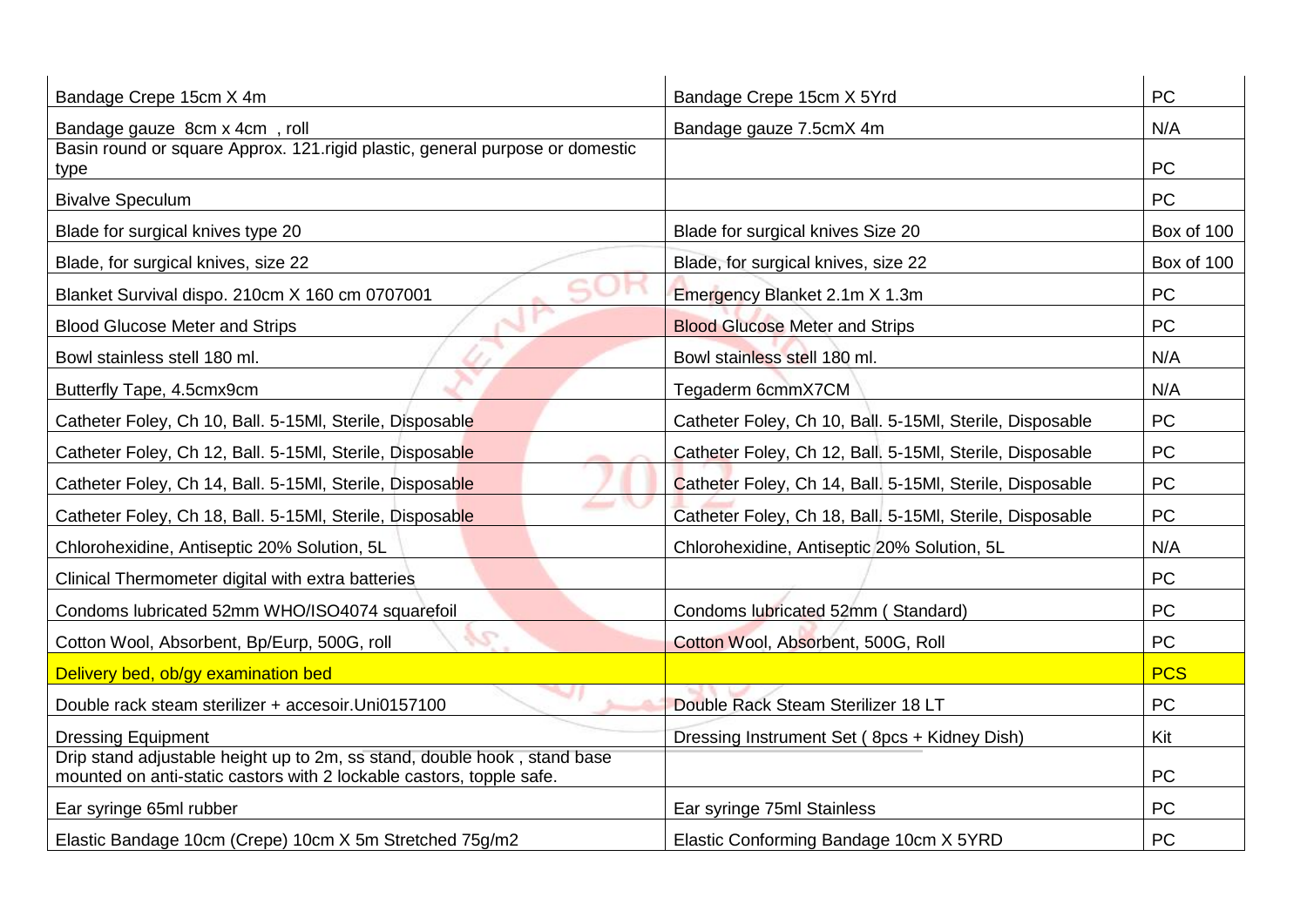| Elastic Bandage, 7.5Cm X 5M, Stretched                       | Elastic Bandage, 7.5Cm X 5M, Stretched                                                                                                             | N/A        |
|--------------------------------------------------------------|----------------------------------------------------------------------------------------------------------------------------------------------------|------------|
| Electronic scale, mother + Child, 150kg x 100g               | Electronic scale, mother + Child, 120kg x 100g                                                                                                     | <b>PC</b>  |
| Examination Couch portable (foldable hinged adjustable back) |                                                                                                                                                    | <b>PC</b>  |
| Examination gloves powdered, latex, large                    | Examination gloves powdered, latex, large                                                                                                          | Box of 100 |
| Examination gloves powdered, latex, small                    | Examination gloves powdered, latex, small                                                                                                          | Box of 100 |
| Examination Gloves, Large, Latex, Pre-Powdered, Disposable   | Examination Gloves, Large, Latex, Pre-Powdered,<br><b>Disposable</b>                                                                               | N/A        |
| Examination Gloves, Latex, Medium, Disposable                | Examination Gloves, Latex, Medium, Disposable                                                                                                      | Box of 100 |
| Examination Gloves, Medium, Latex, Pre-Powdered, Disposable  | Examination Gloves, Medium, Latex, Pre-Powdered,<br><b>Disposable</b>                                                                              | N/A        |
| Examination Gloves, Small, Latex, Pre-Powdered, Disposable   | Examination Gloves, Small, Latex, Pre-Powdered,<br><b>Disposable</b>                                                                               | N/A        |
| <b>Examination Screen</b>                                    |                                                                                                                                                    | <b>PC</b>  |
| Face mask, surgical                                          | Face mask, surgical                                                                                                                                | N/A        |
| <b>Fetus stethoscope</b>                                     |                                                                                                                                                    | <b>PCS</b> |
| First aid kit                                                | <b>First Aid Kit content:</b><br>Ambu Bag, Stethoscope, Sphygmomanomete,<br>Laryngoscope (Tape, Bandage, Swaps different sizes)<br>Scissor, Iodine | Kit        |
| First aid plaster 100 Strips, 30mm x 72mm                    | First aid plaster 100 Strips, 30mm x 72mm                                                                                                          | N/A        |
| First aid plaster water proof, Box Of 20 Pcs                 | First aid plaster water proof, Box Of 20 Pcs                                                                                                       | N/A        |
| $\sqrt{2}$<br>Flexible Bandage 7.5Cm Green                   | Flexible Bandage 7.5Cm Green                                                                                                                       | N/A        |
| $-1$<br>Folding and portable chair                           |                                                                                                                                                    | <b>PC</b>  |
| Folding and portable table                                   |                                                                                                                                                    | <b>PC</b>  |
| Forceps, artery kocher, 140cm, straight                      | Forceps, artery kocher, 140cm, straight                                                                                                            | N/A        |
| Forceps, artery, Halsted-Mosquito, 125 mm, curved            | Forceps, artery, Halsted-Mosquito, 12cm, curved                                                                                                    | N/A        |
| Forceps, dissecting, 16cm, non-toothed                       | Forceps, dissecting, 16cm, non-toothed                                                                                                             | N/A        |
| Forceps, dressing, 16cm, non-toothed                         | Forceps, dressing, 16cm, non-toothed                                                                                                               | N/A        |
| Forceps, tissue 145mm, straight                              | Forceps, artery, Pean, 14cm, straight                                                                                                              | N/A        |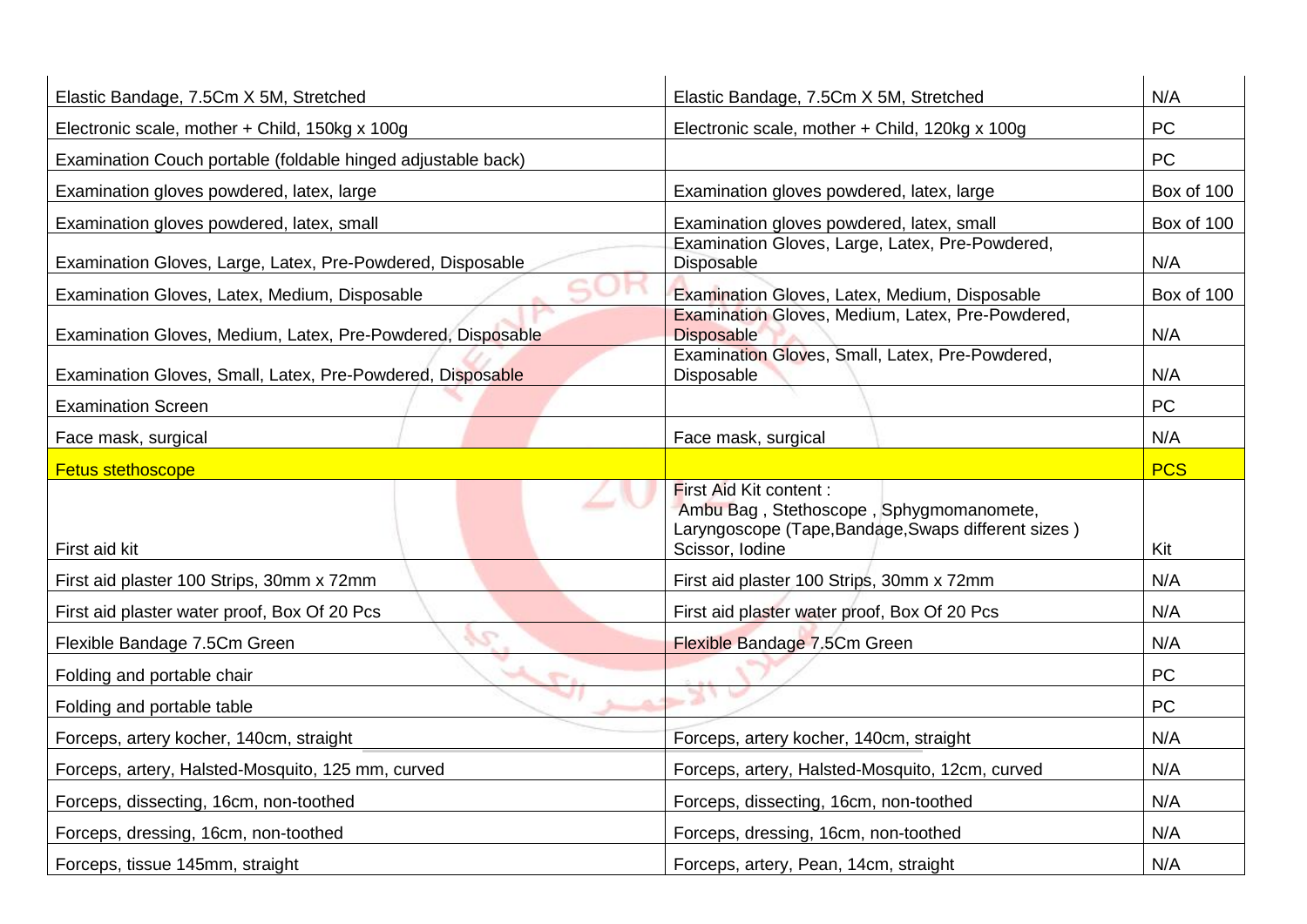| Forceps, tissue, 14.5cm, 1/2 teeth                                                                                                                          | Forceps, tissue, 14.5cm, 1/2 teeth                                                    | N/A        |
|-------------------------------------------------------------------------------------------------------------------------------------------------------------|---------------------------------------------------------------------------------------|------------|
| Forearm crutches, Pair, Normal Size                                                                                                                         |                                                                                       |            |
| Gallipots, stainless steel, capacity 170ml, 49mm depth                                                                                                      | Gallipots, stainless steel, capacity 170ml, 49mm depth                                | N/A        |
| Gauze Compresses, 10 X 10Cm, 12 Ply, Non-Sterile                                                                                                            | Gauze Compresses, 10 X 10Cm, 12 Ply, Non-Sterile                                      | Box of 100 |
| Gauze Compresses, 10 X 10Cm, 12 Ply, Sterile                                                                                                                | Gauze sterile 8PLY, 10X10cm                                                           | Box of 100 |
| Gauze paraffin impregn.10x10cm sterile                                                                                                                      | Gauze paraffin impregn.10x10cm sterile                                                | <b>PC</b>  |
| Gauze, elastic, 4cm x 6cm                                                                                                                                   | Gauze elastic 5cm X 4m                                                                | N/A        |
| Gauze, Fucidin, 10cm x 10cm                                                                                                                                 | Gauze, Fucidin, 10cm x 10cm                                                           | N/A        |
| Gel foam, absorbable gelatin compressed sponge, sponge size 00, box of 6                                                                                    | Gel foam, absorbable gelatin compressed sponge, sponge<br>size 00, box of 6           | N/A        |
| <b>Glucose Meter Accu Check</b>                                                                                                                             |                                                                                       | PC         |
| Glucose Meter and strips (One touch Digital including lancet and pack of<br>15strips Port for easy download Lithium coin cell battery 5 second test result) |                                                                                       | <b>PC</b>  |
| Glucose Meter SD check GOLD Biosensor                                                                                                                       |                                                                                       | <b>PC</b>  |
| Glucose meter with 500 strip                                                                                                                                |                                                                                       | <b>PC</b>  |
| Glucose Test Strips, SD Check Gold Glucose Test                                                                                                             | Glucose Test Strips, SD Check Gold Glucose Test                                       | 50 PC      |
| <b>Gynecological Examination Table</b>                                                                                                                      |                                                                                       | <b>PCS</b> |
| <b>Gynecology Examination Couch</b>                                                                                                                         |                                                                                       | PC         |
| Haemoglobinometer HemoCue Hb 301 Analyzer                                                                                                                   | Haemoglobinometer HemoCue Hb 301 Analyzer + Strips                                    | PC         |
| Hand brush, scrubbing, plastic                                                                                                                              | Hand brush, scrubbing, plastic                                                        | N/A        |
| Handle, for surgical blade, No.4                                                                                                                            | Handle, for surgical blade, No.4                                                      | N/A        |
| Head lamp, LED, 4 hour working time, direct AC power supply                                                                                                 | Head lamp, LED, 4 hour working time, direct AC power<br>supply                        | N/A        |
| Heavy duty gloves (rubber reusable) Large size                                                                                                              |                                                                                       | <b>PC</b>  |
| Heavy duty gloves (rubber reusable) Medium size                                                                                                             |                                                                                       | <b>PC</b>  |
| Height measuring instrument to 2 meters uni0114400                                                                                                          | Height measuring instrument: Measuring range: 60 - 200 cm,<br>Graduation Length: 1 mm | PC         |
| Hydrophilic Bandage, 8Cm X 4Cm, Selfedged                                                                                                                   | Gauze Badage 7.5cm X 5YRD                                                             | <b>PC</b>  |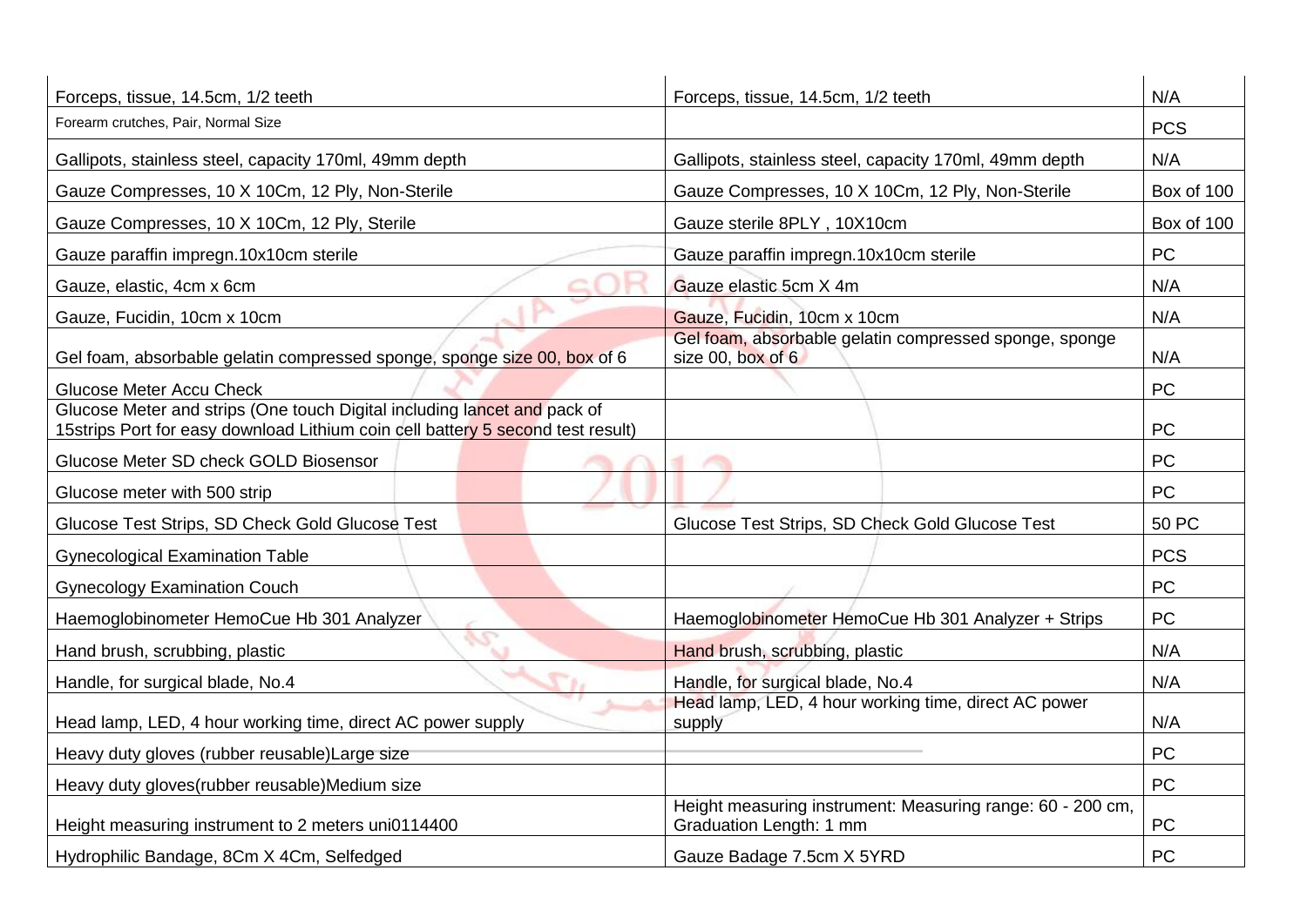| I.v. placement unit 16G grey                                                                                                                                                                  | I.V Cannula 16G Grey                                         | PC                    |
|-----------------------------------------------------------------------------------------------------------------------------------------------------------------------------------------------|--------------------------------------------------------------|-----------------------|
| Infant scale, 25kg x 100g                                                                                                                                                                     | Baby scale, 20kg x 100g                                      | <b>PC</b>             |
| Infusion giving set, Y-tube with airinlet + needle                                                                                                                                            | Infusion giving set, Y-tube with airinlet + needle           | <b>PC</b>             |
| Inseration tape for MUAC circumf. PVC (MUAC)                                                                                                                                                  |                                                              | <b>PCS</b>            |
| Instrument tray, 30x20x2cm                                                                                                                                                                    | Instrument tray, 30x20x2cm                                   | <b>PC</b>             |
| Insulin giving syringe                                                                                                                                                                        |                                                              | <b>PACK of</b><br>100 |
| IUD Cu 375 standard                                                                                                                                                                           | <b>IUD Cu 375 standard</b>                                   | PC                    |
| IV Placement Unit - 20G                                                                                                                                                                       | <b>IV Cannula 20G</b>                                        | PC                    |
| IV Placement Unit, 18G                                                                                                                                                                        | IV Cannula 18G                                               | PC                    |
| IV Placement Unit, 24G                                                                                                                                                                        | IV Cannul 24G                                                | <b>PC</b>             |
| IVPlacement Unit, 22G                                                                                                                                                                         | IV Cannula 22G                                               | <b>PC</b>             |
| Kidney dish, 24cm, s.s., 24cm                                                                                                                                                                 | Kidney dish, 20cm, s.s., meduim                              | N/A                   |
| Kidney dish, 24cm, s.s., 825ml                                                                                                                                                                | Kidney dish, 24cm, s.s., large                               | PC                    |
| LANCET, HEEL, for infants                                                                                                                                                                     | Infant Lancet + 1 pen for 4 bxs                              | Box of 200            |
| LANCET, s.u., sterile, standard point                                                                                                                                                         | LANCET, s.u., sterile, standard point                        | Box of 200            |
| Laryngoscope, with handle, 4 Macintosh blades, both AA and C cell battery<br>handles and foam lined fitted case with carry handle. Uses lamps 4500-1 and<br>4501-1. light for up to 20 hours. | Laryngoscope with 3 Macintosh Blades                         | <b>PC</b>             |
| e<br>Latex Gloves, disposable, one size fits all                                                                                                                                              | Latex Gloves, disposable, one size fits all                  | N/A                   |
| long Suture Scissor<br><b>SALE</b>                                                                                                                                                            |                                                              | <b>PCS</b>            |
| masking tape 2cm x 50 m                                                                                                                                                                       | masking tape 2cm x 50 m                                      | N/A                   |
| MEASURING APPARATUS, paediatric, hor./vert., 130 cm, wood                                                                                                                                     | MEASURING APPARATUS, paediatric, hor. 90 cm, Plastic         | PC                    |
| Measuring tape, 1.5m, flexible, vinyl-coated                                                                                                                                                  | Measuring tape, 1.5m, flexible, vinyl-coated                 | <b>PC</b>             |
| <b>Medical Examination Basic equipment</b>                                                                                                                                                    | Digonostic set (ENT Set) + sphygmomanometer +<br>stethoscope | Kit                   |
| Mid Upper Arm Circumference (MUAC) strips                                                                                                                                                     |                                                              | PC                    |
| <b>MUAC Tapes</b>                                                                                                                                                                             | <b>MUAC Tapes</b>                                            | N/A                   |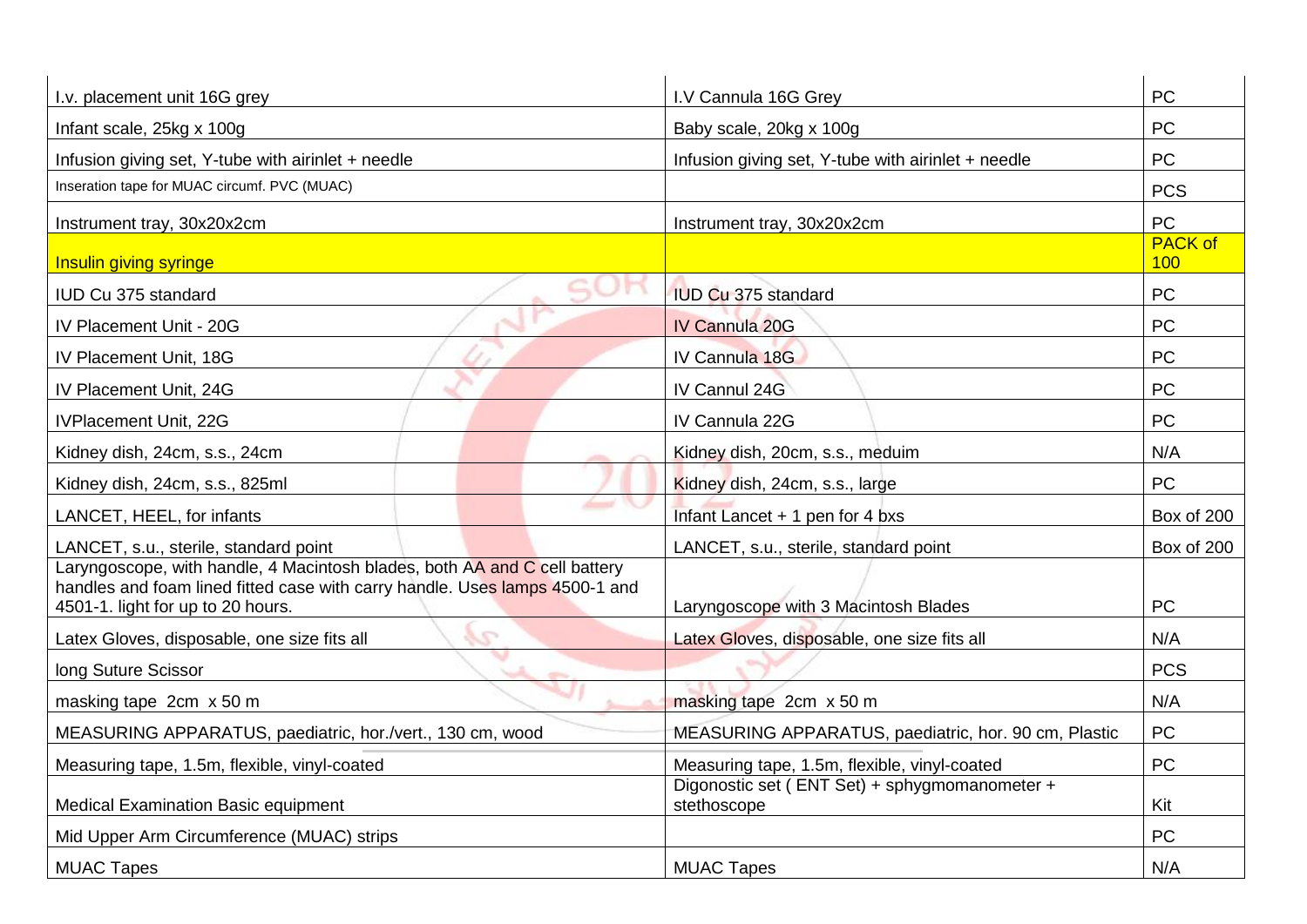| Narrow Forceps (Uterine Dressing or Sponge)                      |                                                          | <b>PC</b>     |
|------------------------------------------------------------------|----------------------------------------------------------|---------------|
| Nebulizer+ mask with battery handle                              |                                                          | PC            |
| Needle holder, Mayo-Hegar, 18cm, straight                        | Needle holder, Mayo-Hegar, 18cm, straight                | N/A           |
| Non-Sterile Gauze Swab 10X10Cm 8Ply                              | Non-Sterile Gauze Swab 10X10Cm 8Ply                      | N/A           |
| Non-Sterile Gauze Swab 5X5Cm 8Ply                                | Non-Sterile Gauze Swab 5X5Cm 8Ply                        | N/A           |
| Non-Sterile Gauze Swab 7.5X7.5Cm 8Ply                            | Non-Sterile Gauze Swab 7.5X7.5Cm 8Ply                    | N/A           |
| Nurse Cap, one size fits all                                     | Nurse Cap, one size fits all                             | N/A           |
| Ophthalmoscope "mini" with battery handle                        | Ophthalmoscope with battery handle                       | PC            |
| otoscope set cased                                               | otoscope set                                             | PC            |
| Oxygen Mask, adult, high concentrated                            | Oxygen Mask, adult, high concentrated                    | N/A           |
| Pear suction for the newborn excretion suction.                  |                                                          | <b>PCS</b>    |
| Pens                                                             |                                                          | PC            |
| Plaster of paris bandage 10.0cm x 2.7 m                          | Plaster of paris bandage 10cm x 2.7 m                    | Roll          |
| Plaster of paris bandage 15.0cm x 2.7 m                          | Plaster of paris bandage 15cm x 2.7 m                    | Roll          |
| <b>Plastic Splints</b>                                           | <b>Plastic Splints</b>                                   | N/A           |
| Portable examination lamp, moving on wheels                      |                                                          | <b>PCS</b>    |
| Povidone Solution Antiseptic 7.5% Solution 1It bottle            |                                                          | <b>Bottle</b> |
| Povidone Solution, Antiseptic, 10% Solution, 1 It bottle         | Povidone Solution, Antiseptic, 10% Solution, 1 It bottle | N/A           |
| Povidone Solution, Antiseptic, 4% Solution, 1 It bottle          | Povidone iodone 7.5%                                     | N/A           |
| Pregnancy Test dipstick, 100 strips                              | <b>Pregnancy Test dipstick</b>                           | Box of 40     |
| Protein/Glucose in urinetest (GP2 020)                           | Protein/Glucose + PH urinetest                           | Box of 100    |
| PVC sheeting(Plastic,heavy duty,reusable,approx. 90-120cm*180cm) |                                                          | PC            |
| Razor blades disposable                                          | Razor blades disposable                                  | PC            |
| Reflex hammer with detachable access                             | <b>Reflex Hammer Detachable</b>                          | PC            |
| Resuscitation bag, ambu-type, adult, black rubber + mask         | Resuscitation bag, ambu-type, adult, black rubber + mask | PC            |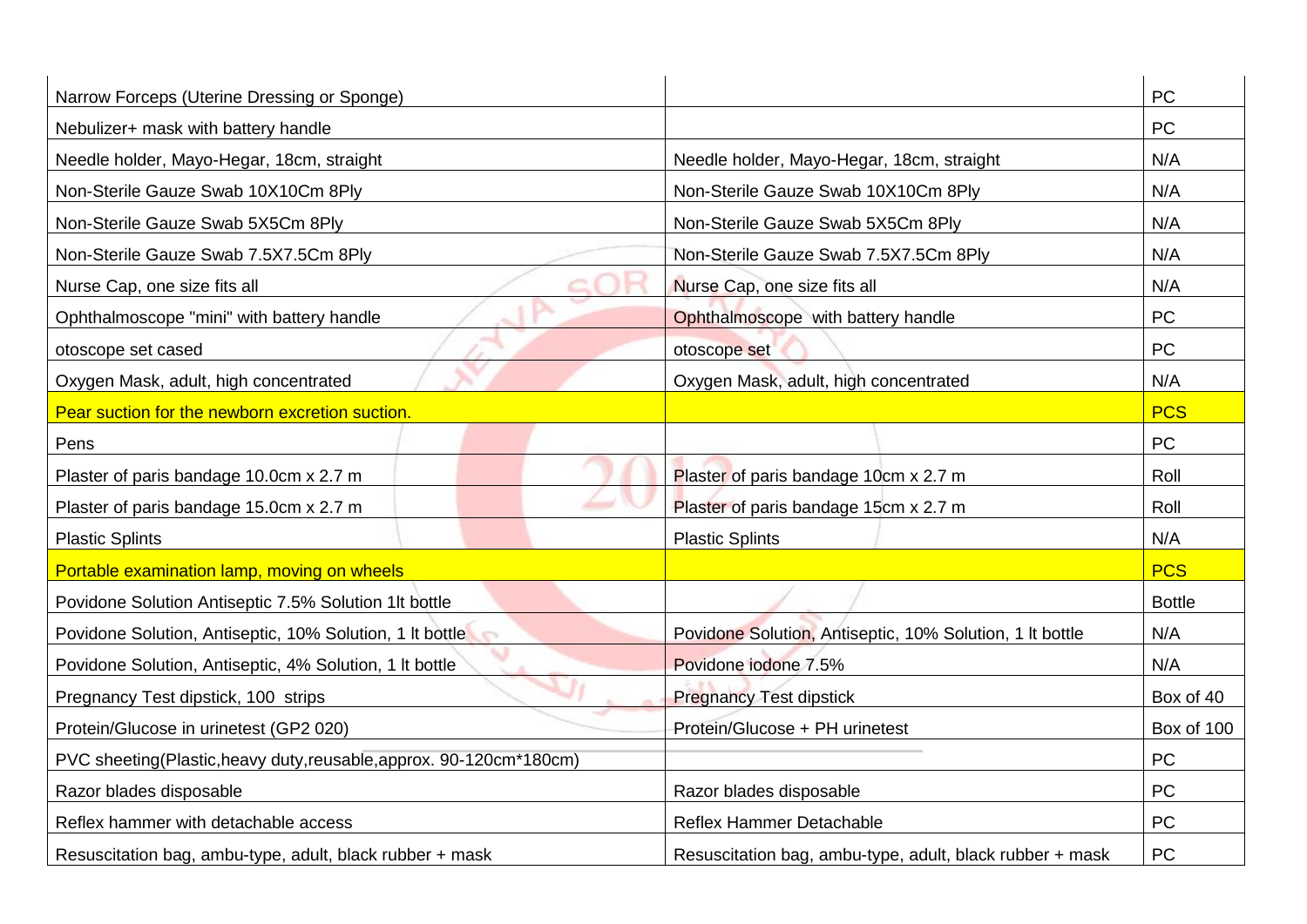| <b>Ring Forceps</b>                                                                                                                                  |                                                         | <b>PC</b>  |
|------------------------------------------------------------------------------------------------------------------------------------------------------|---------------------------------------------------------|------------|
| Ring foreceps, tip dimention 1.5 x 0.45mm see the link: http://www.finescience.ca/Special-<br>Pages/Products.aspx?ProductId=401&CategoryId=32⟨=en-CA |                                                         | <b>PCS</b> |
| RPR syphilis test kits (Rapid test)                                                                                                                  |                                                         | <b>PC</b>  |
| Safety Box, For Disposal Of Used Syringes & Needles, 5L                                                                                              | Safety Box, For Disposal Of Used Syringes & Needles, 5L | <b>PC</b>  |
| Scale Seca 762 150kg X 500g                                                                                                                          | Scale 120kg X 500g                                      | <b>PC</b>  |
| Scalp Vein Infusion Set, 21G (0.8 x 19 mm)                                                                                                           | Scalp vein Infusion, 21G                                | <b>PC</b>  |
| Scalp Vein Infusion Set, 25G (0.5 x 19mm)                                                                                                            | Scalp Vein Infusion, 25G                                | <b>PC</b>  |
| Scalpel blade No. 10, sterile single use                                                                                                             | Scalpel blade No. 10, sterile single use                | N/A        |
| Scalpel blade No. 15, sterile single use                                                                                                             | Scalpel blade No. 15, sterile single use                | N/A        |
| SCALPEL, HANDLE, No 3 (for blades 10/11/15)                                                                                                          | SCALPEL, HANDLE, No 3 (for blades 10/11/15)             | <b>PC</b>  |
| SCALPEL, HANDLE, No 4 (for blades 20)                                                                                                                | SCALPEL, HANDLE, No 4 (for blades 20)                   | <b>PC</b>  |
| Scisors gynecological 200mm curved                                                                                                                   | Scisors gynecological 200mm curved                      | N/A        |
| Scissors, Mayo, 14cm, curved, bl/bl                                                                                                                  | Scissors, Mayo, 14cm, curved, bl/bl                     | N/A        |
| Scissors, surgical, Deaver, sh/bl, straight, 14cm                                                                                                    | Scissors, surgical, Deaver, sh/bl, straight, 14cm       | N/A        |
| Scissors, surgical, Deaver, sharp/blunt, curved, 14cm                                                                                                | Scissors, surgical, Deaver, sharp/blunt, curved, 14cm   | N/A        |
| <b>Sharp Scissor</b>                                                                                                                                 |                                                         | <b>PC</b>  |
| Shoulder Bag (Medium Size) Sample attached                                                                                                           |                                                         | <b>PC</b>  |
| soap toilet, wrapped, 110 ms approx.<br>G                                                                                                            | soap toilet, wrapped, 110 ms approx.                    | N/A        |
| Sonoline B handheld Pocket Fetal Doppler                                                                                                             |                                                         | <b>PC</b>  |
| Speculum reusable set 4 sizes for otoscope                                                                                                           | Speculum reusable set 3 sizes for otoscope              | Set        |
| Speculum vaginal Graves large 115x35mm adj.M520612                                                                                                   | Speculum vaginal Graves large                           | <b>PC</b>  |
| Speculum vaginal Graves medium100x30mm adj.M520610                                                                                                   | Speculum vaginal Graves medium                          | <b>PC</b>  |
| Speculum vaginal Graves small 75x20mm adj. M520607                                                                                                   | Speculum vaginal Graves small                           | <b>PC</b>  |
| Speculum vaginal Sims 3 sizes double ended M522000                                                                                                   | Speculum vaginal Sims 3 sizes double ended              | Set        |
| Sphygmomanometer aneroid for children                                                                                                                | Sphygmomanometer aneroid for children                   | <b>PC</b>  |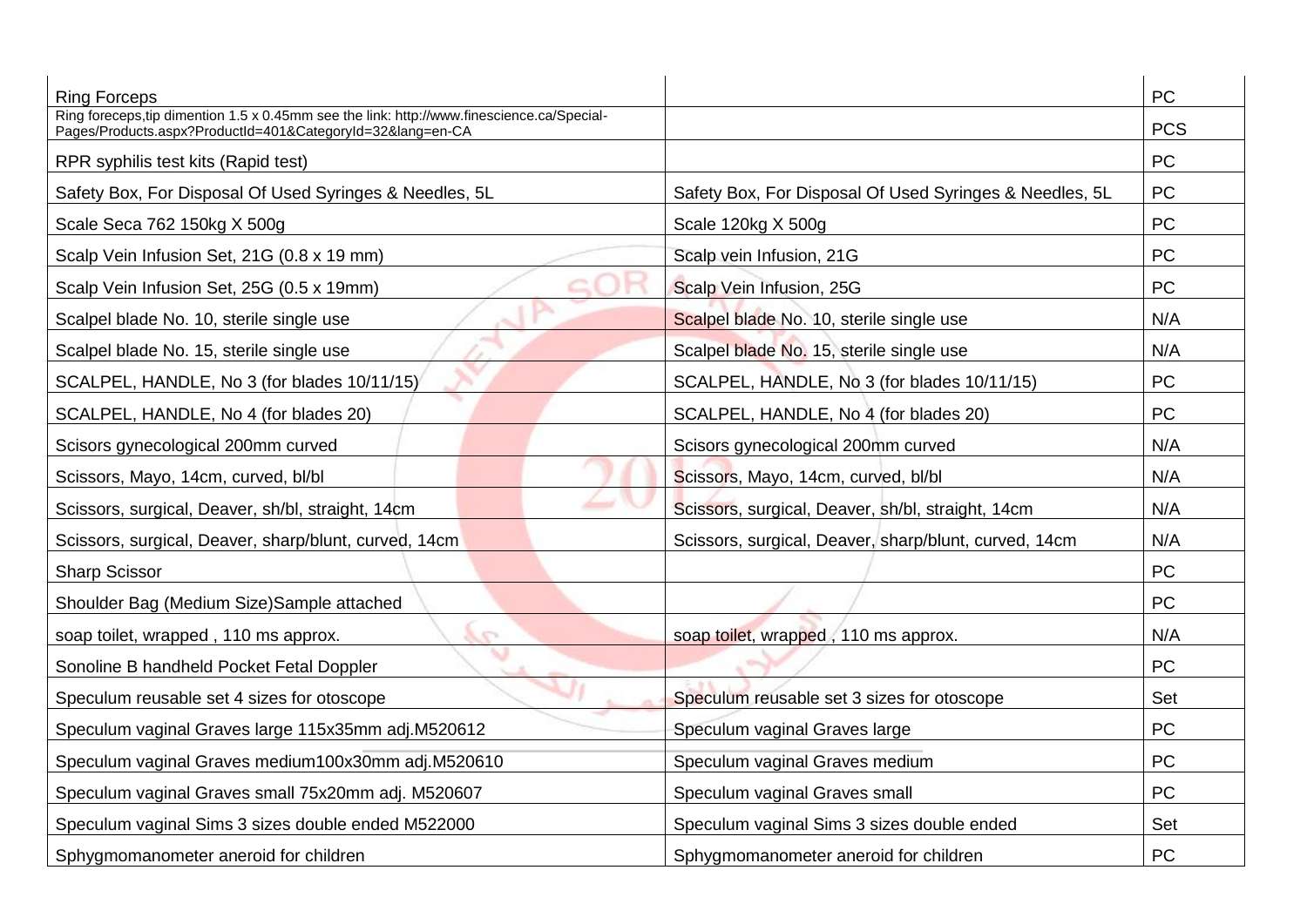| Sphygmomanometer digital (electronic with batteries)                             |                                                  | PC        |
|----------------------------------------------------------------------------------|--------------------------------------------------|-----------|
| Sphygmomanometer, anaeroid, simple                                               | Sphygmomanometer, Anaeroid, Adult (Germany)      | <b>PC</b> |
| Steps 2-3 steps wooden 50x40x20 cm (L x w x w) for examination couch             |                                                  | <b>PC</b> |
| Sterile Non-Woven Eye Pad 150G/M2 5.5X7                                          | Non Sterile I Pad                                | N/A       |
| Sterilizing drum 150mm x 150mm                                                   | Sterilizing drum 150mm x 150mm                   | N/A       |
| Stethoscope, foetal, metal                                                       | Stethoscope, foetal, metal or plastic            | N/A       |
| Stethoscope, Littman type, with spares                                           | Stethoscope, Littman type-Chines, with spares    | PC        |
| Stethoscope, nurse type, lightweight, single cup                                 | Stethoscope, nurse type, lightweight, single cup | PC        |
| Stretcher army-type folding                                                      | Stretcher army-type folding                      | PC        |
| Stretcher canvas fordable with poles (Aluminum or wooden) approx. 2 m x 60<br>cm |                                                  | PC        |
| Suction tube ch10 disposable                                                     | Suction tube ch10 disposable                     | PC        |
| Suction tube ch16 disposable                                                     | Suction tube ch16 disposable                     | PC        |
| Suction tube ch8 disposable                                                      | Suction tube ch8 disposable                      | PC        |
| <b>Summer Caps</b>                                                               |                                                  | <b>PC</b> |
| Surgical Caps, Non-Sterile, Disposable                                           | Surgical Caps, Non-Sterile, Disposable           | N/A       |
| Surgical drapes, standard size, 100cmx 75cm                                      | Sterile Drape 82cmX45cm                          | N/A       |
| Surgical Gloves, Size 6.5, Sterile, Disposable                                   | Surgical Gloves, Size 6.5, Sterile, Disposable   | PC        |
| S<br>Surgical Gloves, Size 7.5, Sterile, Disposable                              | Surgical Gloves, Size 7.5, Sterile, Disposable   | PC        |
| Surgical Gloves, Size 8.0, Sterile, Disposable                                   | Surgical Gloves, Size 8.0, Sterile, Disposable   | PC        |
| Suture catgut chromic 0 1x150cm                                                  | Suture catgut chromic 2 X 75cm                   | Dozen     |
| Suture catgut chromic 1 1x150cm                                                  | Suture catgut chromic 2 X 75cm                   | Dozen     |
| Suture catgut chromic 2 1x150cm                                                  | Suture catgut chromic 2 X 75cm                   | Dozen     |
| Suture catgut chromic 3/0 1x150cm S112H                                          | Suture catgut chromic 3/0 X 75cm                 | Dozen     |
| Suture synth abs 2/0 70cm 3/8 ct ndl 30mm                                        | Suture synth 2/0 75cm 3/8 ct ndl 26mm            | Dozen     |
| Suture vicryl 2/0 70cm 3/8 ct ndl 30mm V586                                      | Suture vicryl 2/0 75cm 3/8 ct ndl 26mm           | Dozen     |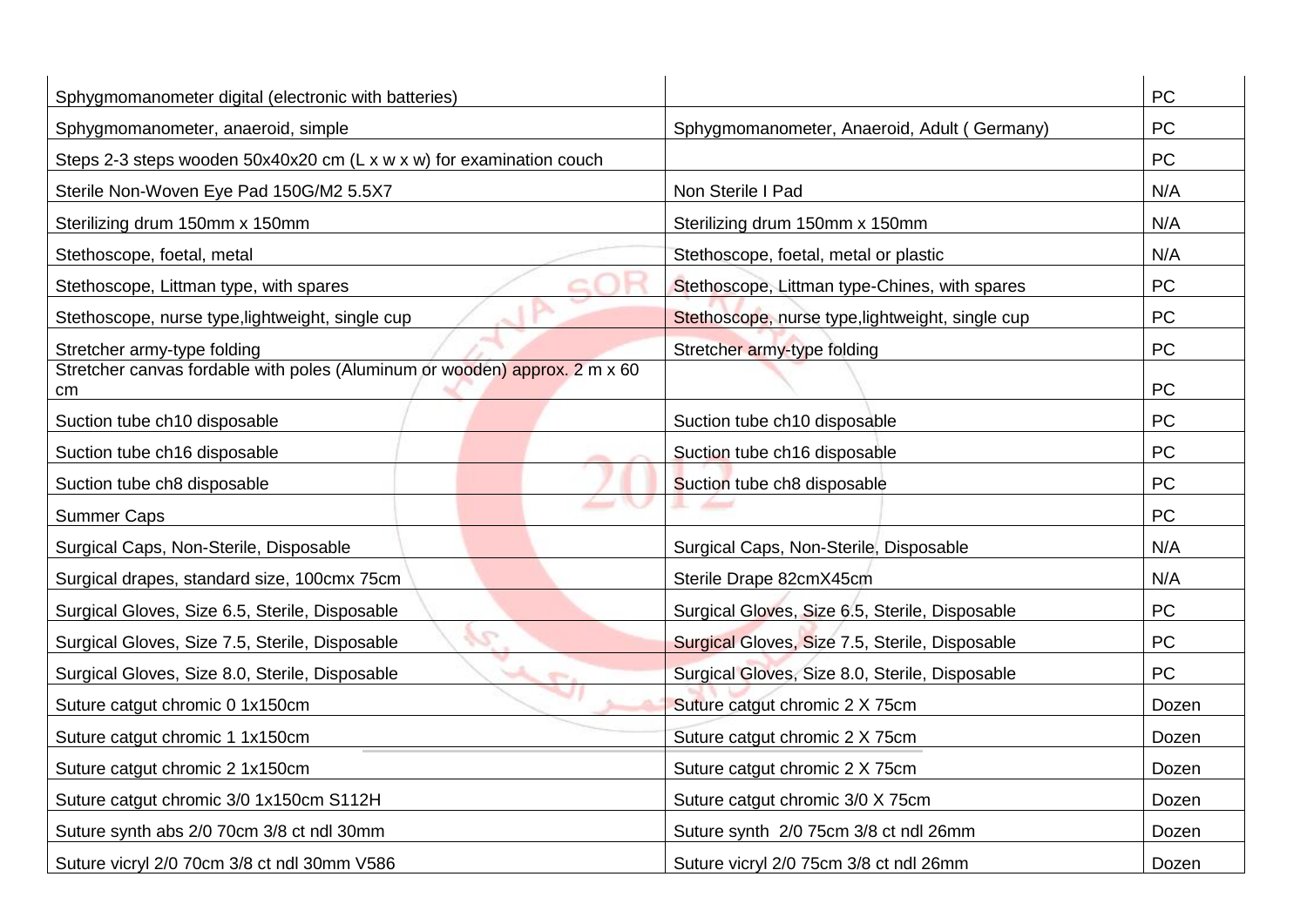| Suture, Abs, Synthetic (2) 90cm + 1/2 Needle, 40mm                        | Suture, Abs, Synthetic, DEC2 (2) 75cm + 26Mm, 1/2 Needle,<br>26mm           | Dozen      |
|---------------------------------------------------------------------------|-----------------------------------------------------------------------------|------------|
| Suture, Abs, Synthetic, Braided, DEC2 (3/0) 90Cm + 26Mm, 3/8 Curve Needle | Suture , Abs , (3/0) cutting needle, 75cm, 26mm                             |            |
| Suture, Polypropylene, (0) 150Cm, Braided, Non-Absorbable                 | Suture, non abs (0)                                                         | N/A        |
| Suture, Silk, Braided, (0) 75Cm + 3/8 Ct Needle, 30Mm                     | Suture, Silk, Braided, (0) 75Cm + 3/8 Ct Needle, 30Mm                       | N/A        |
| Suture, Synthetic, 70Cm, With Needle, Absorbable                          | Suture, Synthetic, 70Cm, With Needle, Absorbable                            | N/A        |
| Syphilis rapid test SD Bioline 3.0                                        | Syphilis rapid test SD                                                      | <b>PC</b>  |
| Syringe, 3MI, Sterile, Disposable                                         | Syringe, 3MI, Sterile, Disposable                                           | N/A        |
| Syringe 5MI Sterile Disposable                                            |                                                                             | <b>PC</b>  |
| Syringe luer 10ml, 21G, Sterile, Disposable                               | Syringe luer 10ml, 21G, Sterile, Disposable                                 | PC         |
| Syringe Luer 2ml with bypacked needle 23G x 1 1/4"                        | Syringe Luer 2ml with needle 23G x 1 1/4"                                   | <b>PC</b>  |
| Syringe Luer 5ml with bypacked needle 22G x 1 1/4"                        | Syringe Luer 5ml with needle 22G x 1 1/4"                                   | <b>PC</b>  |
| Syringe luer 5ml, 21G, Pypacked Needle 1.25                               | Syringe luer 5ml, 21G, Pypacked Needle 1.25                                 | <b>PC</b>  |
| Syringe, 1MI, Sterile, Disposable                                         | Syringe, 1MI, Sterile, Disposable                                           |            |
| Syringe, 60MI, With Luer & Conical Connector, Sterile, Disposable         | Syringe, 60Ml, With Luer & Conical Connector, Sterile,<br>Disposable<br>N/A |            |
| Tablet counting tray tri-angular 15cm white "IDA"                         | Tablet counting tray tri-angular 15cm white "IDA"                           | <b>PC</b>  |
| Tabletbags resealable 60x80mm +pictogram 0.038mm                          | Tabletbags resealable 60x80mm                                               | Box of 100 |
| Tabletbags, 10 X 15Cm, With Minigrip Closure                              | Tabletbags, 10 X 15Cm, With Minigrip Closure                                | N/A        |
| Tenaculum                                                                 |                                                                             | <b>PC</b>  |
| Tenaculum Forceps, Straight Length: 9.75                                  | 元单位                                                                         | <b>PCS</b> |
| <b>Thermometer Mercury</b>                                                |                                                                             | PC         |
| Thermometer, clinical digital                                             | Thermometer, clinical digital                                               | <b>PC</b>  |
| Timer, 60 minutes                                                         | Timer, 60 minutes                                                           | N/A        |
| Tongue Depressor, Wood, 15Cm X 18Mm                                       | Tongue Depressor, Wood, 15Cm X 18Mm                                         | Box of 100 |
| Tourniquet (arm) Synth white Velcro (width 24mm X 25mm)                   | Tourniquet (arm) Synth with Clamp (width 24mm X 25mm)                       | PC         |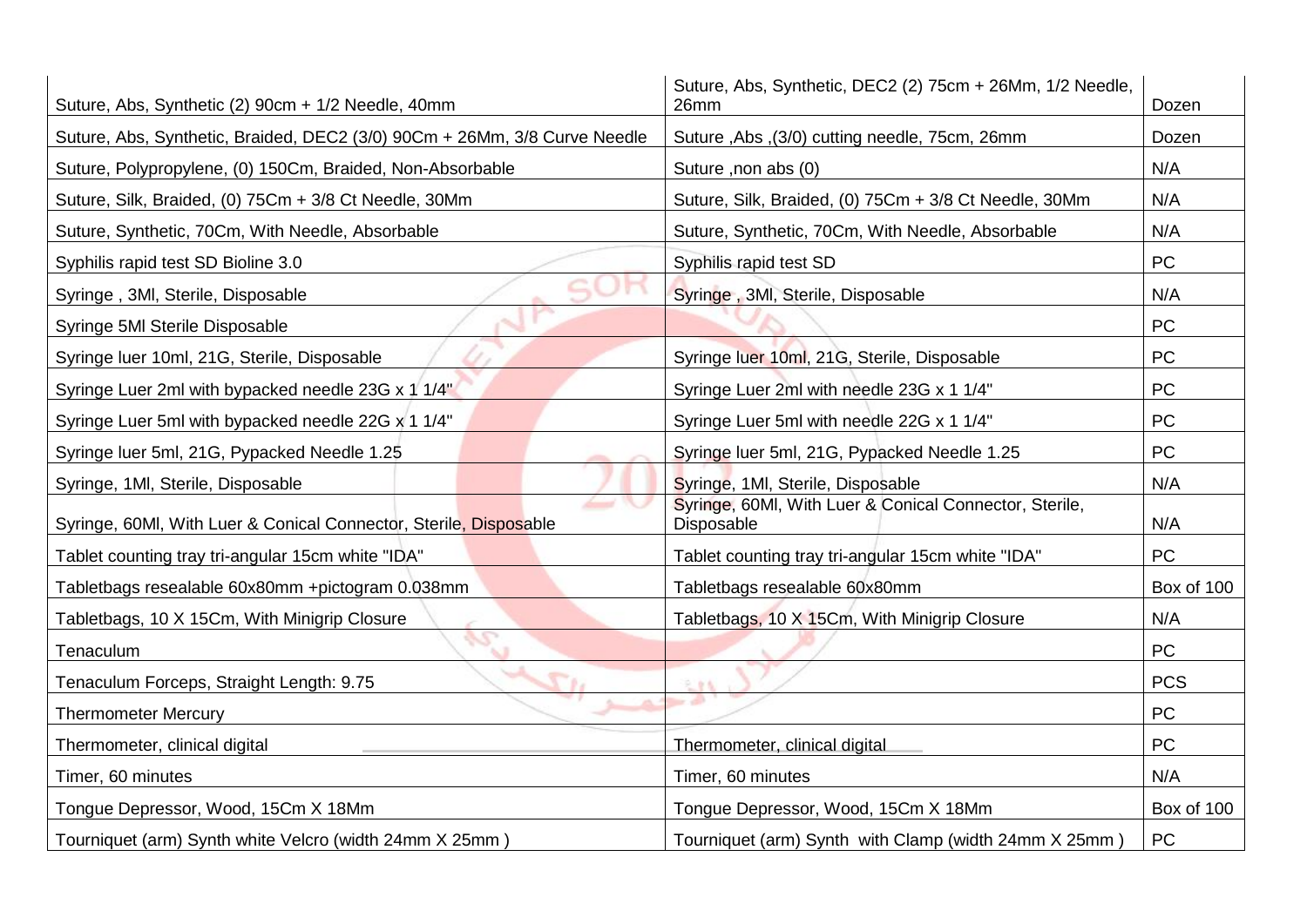| Tourniquet Latex, Rubber, 100 X 1.8cm                                                      | Tourniquet Latex, Rubber, 50 X 1.8Cm                      | PC         |
|--------------------------------------------------------------------------------------------|-----------------------------------------------------------|------------|
| Umbilical cord clamps, disposable                                                          |                                                           | <b>PCS</b> |
| Urine 10 test strip (Cybow 10+)                                                            | Urine 10 test strip (Cybow 10+)                           | Box of 100 |
| Urine Collecting Bag, 2000Ml, With Tap + Valve                                             | Urine Collecting Bag, 2000Ml, With Tap + Valve            | <b>PC</b>  |
| <b>Uterine Sound</b>                                                                       |                                                           | PC         |
| Uterine Sounds probe                                                                       |                                                           | <b>PCS</b> |
| Wheelchair with Fixed Arms & Swing Away Footrests 20 Inch Steel for adult<br>$\rightarrow$ |                                                           | <b>PCS</b> |
| Wound Plaster With Sterilized Pad 1.9X7.2Cm                                                | Wound Plaster With Sterilized Pad 1.9X7.2Cm               | N/A        |
| Writing pad                                                                                |                                                           | <b>PC</b>  |
| ct scan                                                                                    |                                                           | pc         |
| microscope                                                                                 |                                                           | pc         |
| chemistry device (half machine)                                                            |                                                           | pc         |
| micropipette                                                                               | $(1ml - 50$ micro- 100 micro- 200 micro +25 movable micro | pc         |
| chemistry centerifuge                                                                      | <b>Service St</b>                                         | pc         |
| urine centerifuge                                                                          |                                                           | pc         |
| hematocrit centerfuge                                                                      |                                                           | pc         |
| counter neubawer                                                                           |                                                           | pc         |
| X ray<br>o                                                                                 |                                                           | pc         |
| ambulance                                                                                  |                                                           | care       |
| anesthesia-machine                                                                         |                                                           | pc         |
| Mechanical ventilation                                                                     |                                                           | pc         |
| Echocardiography                                                                           |                                                           | pc         |
| Electrocardiography (ECG)                                                                  |                                                           | pc         |
| Pulse oximeter                                                                             |                                                           | pc         |
| patint bed                                                                                 |                                                           | pc         |
|                                                                                            |                                                           |            |